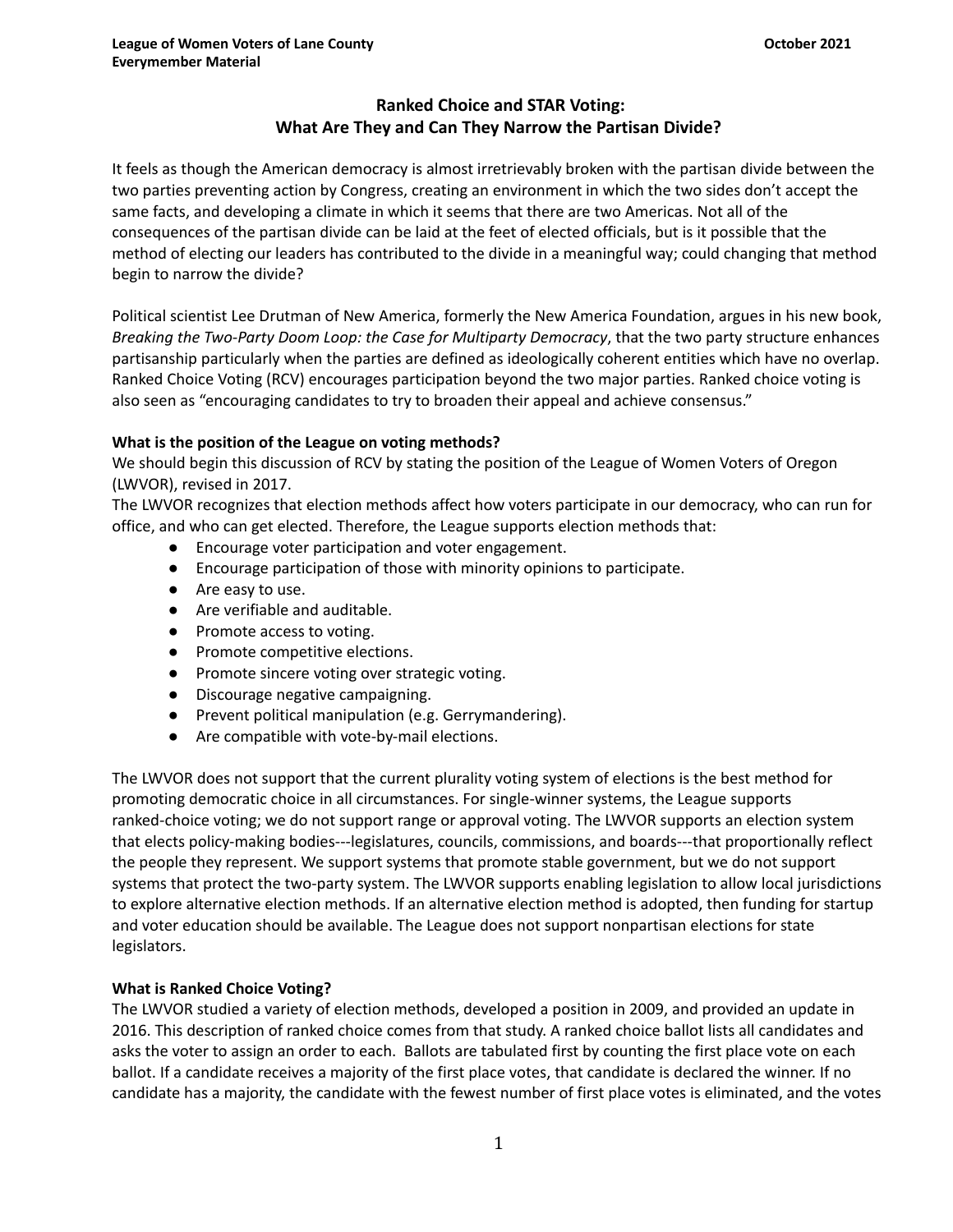### **League of Women Voters of Lane County and County and County and County County Actober 2021 Everymember Material**

from those ballots are redistributed to their second place choice. If any candidate has a majority after this process, the candidate wins; if not, the process of eliminating the candidate with the fewest number of first place votes and redistributing the votes on those ballots to the second place choice continues until a candidate has a majority (50% +1) of the votes. As the League document states "The system can be imagined as a simulated series of runoff elections where voters cannot change their preferences between rounds. See a short video of this process here: <https://www.youtube.com/watch?v=8Z2fRPRkWvY> The League document also includes this sample ballot:

| Mark only one candidate per column. Vote only once for any candidate. |                        |            |                        |                          |  |  |  |  |  |
|-----------------------------------------------------------------------|------------------------|------------|------------------------|--------------------------|--|--|--|--|--|
| 1 <sup>st</sup> Choice                                                | 2 <sup>nd</sup> Choice | 3rd Choice | 4 <sup>th</sup> Choice |                          |  |  |  |  |  |
|                                                                       |                        |            |                        | Michelle Obama           |  |  |  |  |  |
|                                                                       |                        |            |                        | Lady Bird Johnson        |  |  |  |  |  |
|                                                                       |                        |            |                        | <b>Hillary Clinton</b>   |  |  |  |  |  |
|                                                                       |                        |            |                        | <b>Eleanor Roosevelt</b> |  |  |  |  |  |

Ranked choice ballots are more nuanced than ballots in which only one choice is permitted. They allow voters to express a wider range of options, including no opinion. Voters can express relative feelings for any or all candidates. RCV decreases the likelihood of a spoiler effect in which, for example, votes for one of two candidates with similar positions can split the vote, throwing the election to a candidate with dissimilar positions. Note: in many discussions of election methods, RCV is also known as instant runoff voting or IRV.

Let's compare RCV with our current system in which the winner has the most votes, a plurality rather than a majority. In RCV the winner on the final ballot has a majority of the votes while in a plurality system, the winner may not be the choice of the majority of voters. In a crowded field only a small fraction of the voters might support the winner. As the League document states, "In fact, the winner in a plurality contest may be a candidate the majority of voters would have least wanted. Earning broad support across the majority of voters is a worthy goal. RCV rewards candidates who do so. In contrast, plurality encourages candidates to pursue the largest minority (AKA: the plurality).

RCV encourages candidates to seek second place support as well as first place. This strategy discourages overly negative campaigning because candidates risk alienating potential supporters and encouraging them to give them last place votes. In a plurality system, however, mudslinging frequently works because a voter's decision not to vote for an opponent is effectively a vote for the candidate.

One concern with voting methods involves "strategic" voting in which voters try to game the system. This can be seen in a primary election where a voter chooses a candidate who is not her first choice who seems to have a better chance against the opponent of the other party in a general election. Simulations of voting outcomes show that RCV is much more resistant to strategic voting, and is much more likely to deliver a candidate who is the favorite of the majority of voters.

There are criticisms of RCV. One involves monotonicity, which says that, all other things being equal, if you increase your desired candidate's ranking then it must never hurt their overall election result. Because RCV is very sensitive to the order in which candidates are eliminated, there are situations where it is possible for your favorite candidate to lose when ranked higher on many ballots. One way to determine whether an election is "accurate" when it contains more than two candidates is to evaluate which candidate would win the election when their vote total is compared with that of each other candidate. Consider a case where candidate A is declared the winner through RCV. If candidate A gets more votes than B but fewer votes than C, the election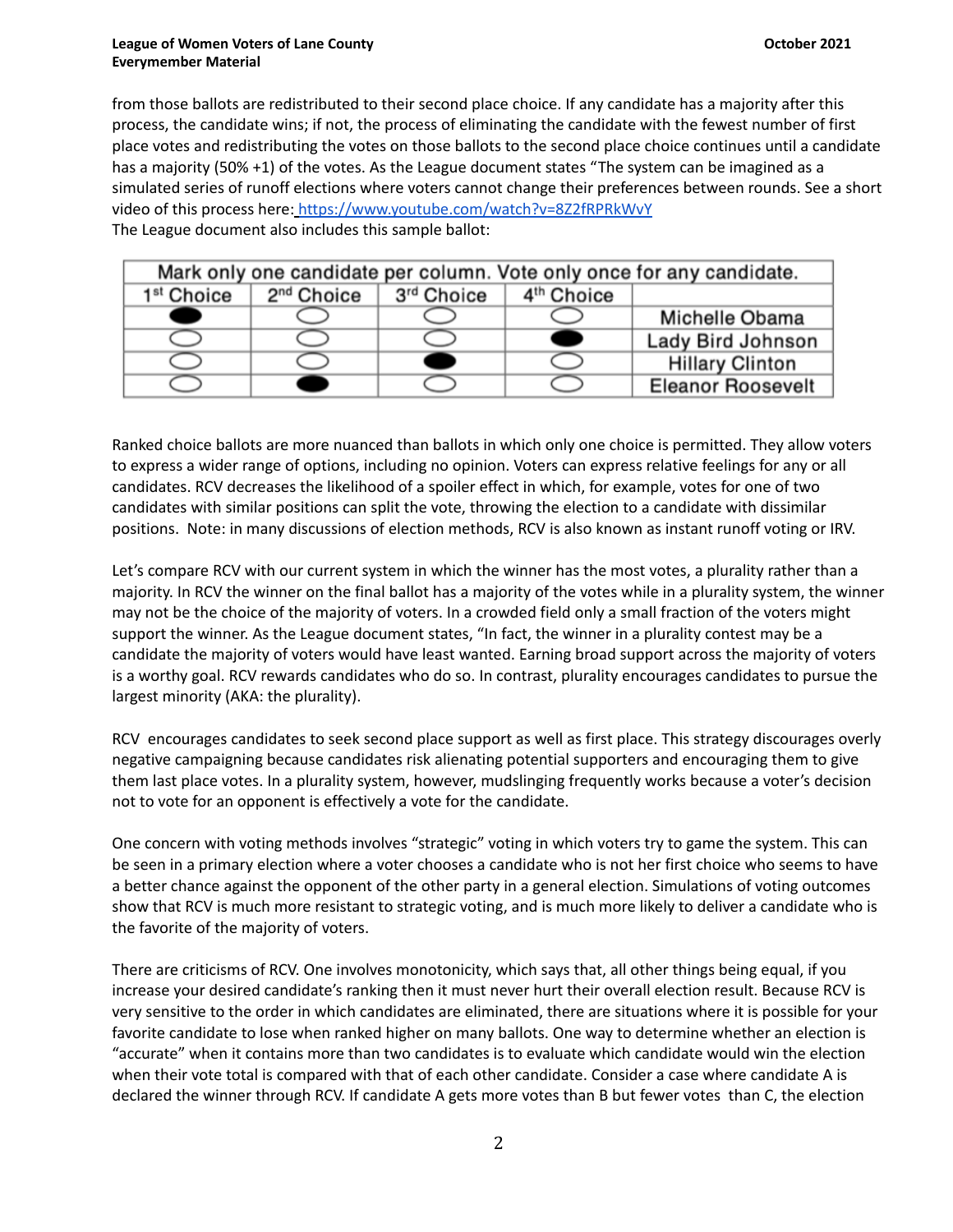#### **League of Women Voters of Lane County and County and County and County County Actober 2021 Everymember Material**

feels inaccurate. This is an example of a lack of monotonicity. Understandably this can cause distrust of the voting process, which may explain why some cities have returned to plurality voting (Pierce County, WA in 2009; Ann Arbor, MI in 1976; Burlington, VT in 2010, Aspen, CO in 2010). There are estimates that this might happen as much as 15% of the time in RCV. Monotonicity is preserved in "normal" plurality voting because the vote you cast is not changed by a subsequent tabulation.

It is also important to note that the winner has the majority of votes cast on the last ballot. If, for example, 100 ballots are cast but 8 people vote only for two candidates and those two are eliminated in the first two rounds, then there will only be 92 ballots remaining in the group cast, with the winner needing 46+1 votes to have a majority.

There are also some administrative difficulties including the increased time to calculate a winner, and the need for a central elections administration office to determine which candidate(s) to eliminate each round. Recount procedures are also more complicated and would require additional administrative procedures for Oregon election officials as well as new vote tallying systems since optical readers would be needed. These effects may also have contributed to the return to plurality voting in the areas mentioned above. It should be noted that as of June of this year, 22 jurisdictions in the US (state, county, and city) used RCV and 53 jurisdictions are projected to use RCV in either their next election or the one following. That represents two states, one county, 26 cities outside of Utah and 23 Utah cities. Ranked voting is also used in national or state elections in Australia, Ireland, New Zealand, Malta, Slovenia and Nauru. Australia has been using RCV since 1918 and Ireland since 1912.

## **How Does Score Then Automatic Runoff (STAR) voting differ from RCV?**

STAR can be thought of as a second cousin to RCV in terms of allowing voters to express their preferences. It attempts to keep the strengths of RCV (evaluating the candidate with the most support and doing so in an efficient manner) while avoiding the problems with non-monotonicity. Political scientists have been evaluating the accuracy of multicandidate elections by running computer simulations, They found that range voting, in which candidates are similar to that used to rank restaurants on Yelp, for example, and the results summed, followed by a general election for the top two winners gave the best results (greatest "accuracy") when evaluated by two statistical methods (Condorcet winner criterion and Baysean regret). STAR voting takes this approach of using range voting to determine not only preference for a candidate but strength of the preference (Is the candidate a 5 or a 7?) but then uses that strength of support in an automatic runoff, thus avoiding a second election. It also avoids the delay in announcing the results of elections that may occur with multiple rounds of RCV.

### **How does STAR work?**

You rank the candidates from 0-5, as shown below on the sample ballot. Note that you don't need to rank all candidates if you don't know anything about them and you can give two candidates the same ranking. All of the votes are totaled and the top two vote getters for all of the ballots are selected. A second tabulation of the top two vote getters is then done on all ballots. In this second tabulation these two vote getters are considered as though they were two candidates in an election, totaling the number of higher votes (higher preference) for each candidate. Suppose when all of the votes are tallied, the top two vote getters were Abby, 650,000 points and Carmen 450,000 points. Your ballot would be rescanned and one vote would be given to Carmen because you had ranked her higher. The candidate with the highest total for this scan, the candidate who was ranked higher of the two finalists, is the winner. The first step in the tabulation is the identification of the two candidates with the greatest overall support; the second is a run-off between those two candidates.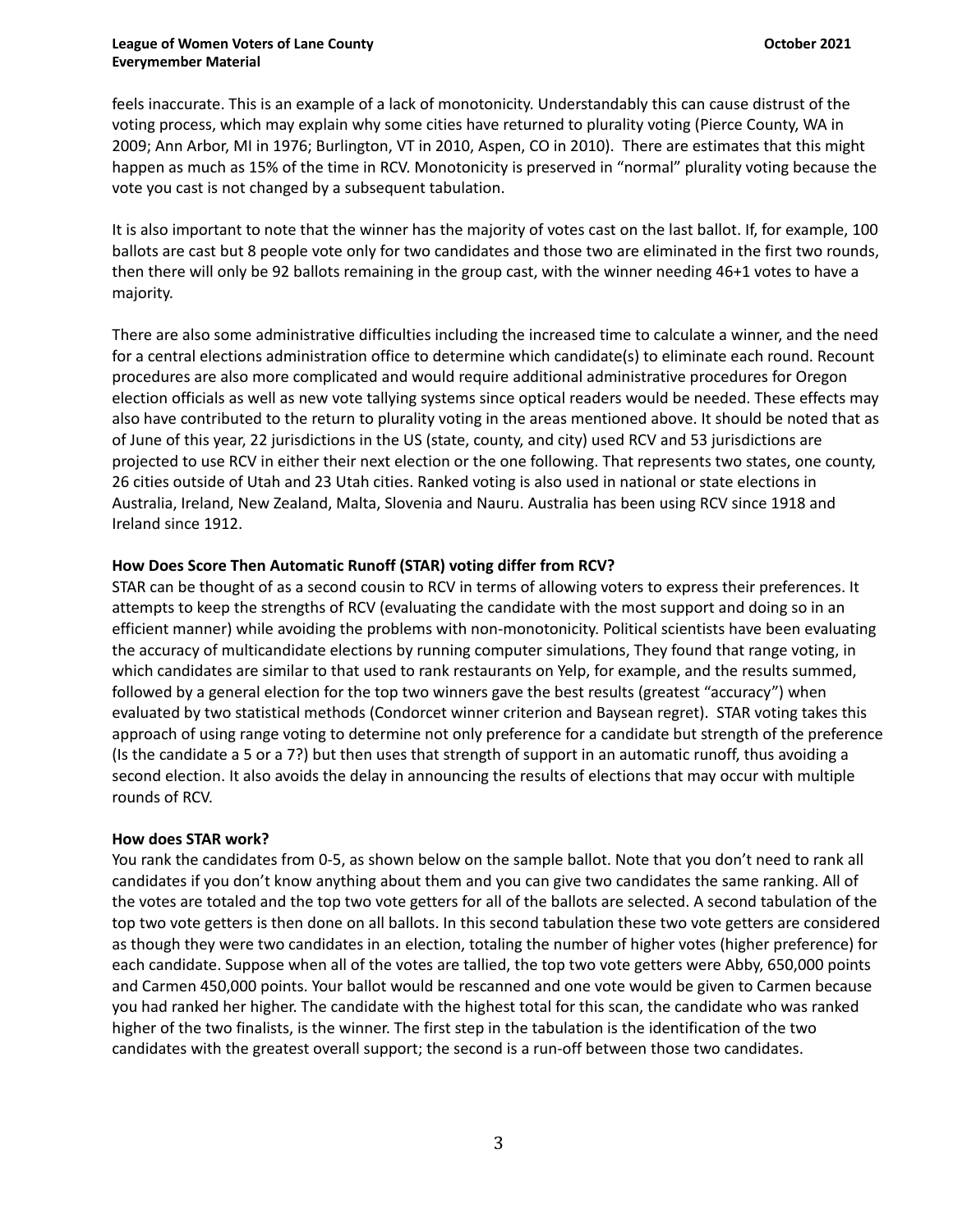| Score Candidates: 0 1 2 3 4 |                        |                                               |     | 5         |
|-----------------------------|------------------------|-----------------------------------------------|-----|-----------|
| Abby                        |                        | $\begin{pmatrix} 0 & 1 & 2 & 3 \end{pmatrix}$ |     | (5)       |
| Ben                         |                        | (1) (2) (3) (4)                               |     | (5)       |
| Carmen                      | $\left( \circ \right)$ | $(1)$ $(2)$ $(3)$ $(4)$                       |     | $\bullet$ |
| <b>DeAndre</b>              | $\left( 0\right)$      | (1) (2) (3) 0                                 |     | (5)       |
| <b>Eric</b>                 | $\left( 0\right)$      | (2)(3)                                        | (4) | (5)       |

### **Comparison of Ranked Choice and STAR Voting**

- Ranked choice voting asks you to give a first choice, second choice, third choice and so on. This allows a voter to show relative preference but not the extent of that preference. STAR voting allows you to indicate the depth of your preference: If you really like one candidate, you might give them a 5 and everyone else much lower scores. In addition, ranked choice voting doesn't allow you to give two candidates equal scores; you must decide between them or give no score. STAR voting is a variation of range voting in which, rather than sticking to only one score of 5, you can give several candidates 5s. The concern here is like the concerns about grade inflation; if you are an easy grader, does that skew the results in an election? Studies show that in an election of a reasonable size, these differences don't affect the outcome, that is, candidates preferred most by the most voters win the elections.
- A second concern with the ranking of candidates in RCV is that if the field of candidates is large, you will need a ranking scale that is as large as the number of candidates so that each gets a unique ranking. While slates of candidates larger than 5 are not common, this is a challenge for ranked choice voting. There were 13 candidates on the ballot in the New York City mayoral primary in June 2021. The "workaround" for this concern is to limit the voter to 5 votes spread among the 13 candidates.
- In RCV there can be many rounds of tabulation to get to a candidate who has the majority of votes cast. In STAR there is only one runoff. The process of re-tabulation in ranked choice voting is more complex, requiring more complex code, and the ballots must be physically or digitally in the same place. It also takes more time, which increases concern about election safety and fraud.
- Both ranked choice and STAR need to narrow the field to the top two candidates to have one winner with greater than 50% of the vote. In STAR, the top two candidates are the ones preferred by the majority of the voters. In the second step, all ballots are counted again, taking into account the preference of each voter for the two candidates with the greatest support by the voters. The only time a ballot isn't counted is if the voter gave the same ranking to the top two candidates. In RCV a winner is the candidate preferred on a majority of the remaining ballots in the final round of tabulation. Some ballots may not be counted in the final round if the remaining candidates were not among the votes on that ballot.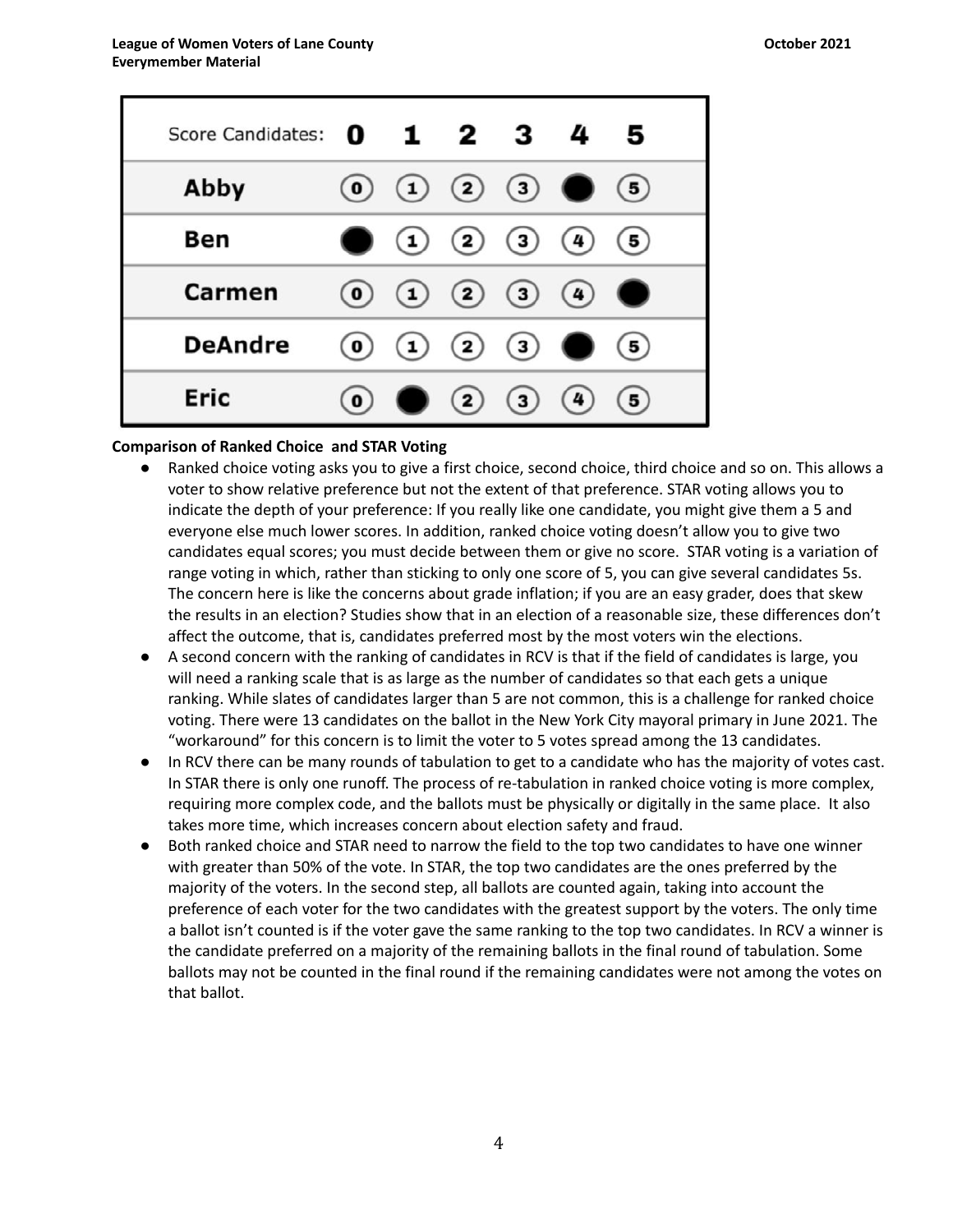## **How does the League of Women Voters of Lane County (LWVLC) assess STAR voting in terms of the criteria for election methods listed near the beginning of this document?**

Action committee members of LWVLC examined STAR voting, Ballot Measure 20-290, prior to the November 2018 election. The ballot measure failed to pass, with 47.6% of the voters supporting it. There was an attempt to put STAR voting on the May 2020 ballot for the Eugene local election. The verification process questioned 23 signers' signatures. The STAR campaign provided affidavits for those signatures and also identified 30 signers whose signatures were rejected for a variety of reasons. Based on this evidence, an appeal was filed with the Lane County Circuit court which ruled the appeal moot, because the election date had passed. The case continues based on the argument that the decision was incorrect, because local elections are not subject to the state requirements that an initiative must aim for a specific ballot. A court date is coming up soon.

. In general, STAR voting meets many of LWVOR's criteria for election methods from the 2016 Election Methods Consensus.

- It encourages "sincere" rather than "strategic" voting in which voters dishonestly represent their preferences to improve their chances of a desirable outcome or decrease the chance of a less desirable outcome.
- Because there are no wasted votes, votes that are not counted for an inaccuracy, like voting twice, effective votes are maximized. That is, even if their favorite(s) aren't in the top two, their scores for those top two (if not equal) can influence the final outcome.
- It encourages competitive elections and doesn't advantage incumbents or party control. The scoring approach ideally rewards voters by enabling them to elect a candidate better reflecting the support of a majority of those casting ballots. This, in turn, should invite participation by more candidates and candidates who otherwise might not have run for office. All of these results should lead to more competitive elections.
- It should encourage issue-oriented campaigns because candidate must compete for every vote to earn reasonable scores, which should encourage issues-oriented debate and communication about policy positions.
- It should discourage extremism because candidates able to appeal to a broader range of voters will be able to earn scores that could propel them forward.

In the analysis of the STAR voting, there were a number of criteria that were probably met by STAR voting but because the method was relatively untested at that time, the ability of STAR voting to meet the criteria couldn't be assessed.

STAR voting has been used in a number of small elections, most recently by the Deschutes Democrats for the local Special District election endorsements in March 2021, by the Democratic Party of Oregon for presidential delegate elections in June, 2020, by the Independent Party of Oregon for a presidential preference poll in June, 2020 and also for their primary in May 2020.

# **Can changing from plurality voting to methods like ranked choice or STAR affect the partisan divide?**

**New York City**. The New York City mayoral election is the largest US election that has used RCV. The major concern about that election occurred because the Board of Elections of NYC failed to remove some test ballots from the software used to tabulate the votes, which altered the initially reported results. This error was fairly rapidly identified and the test ballots removed, but the error caused consternation and a lack of trust by some voters. It appears that the problem was a failure to get upgraded software installed early enough. There was also concern that the process confused the voters, but 95% of 1662 voters surveyed who had voted either early or day of election voting found the ballot "simple to complete." Concerns were also expressed about the timeliness of obtaining the results, but other cities that used this method felt that the amount of time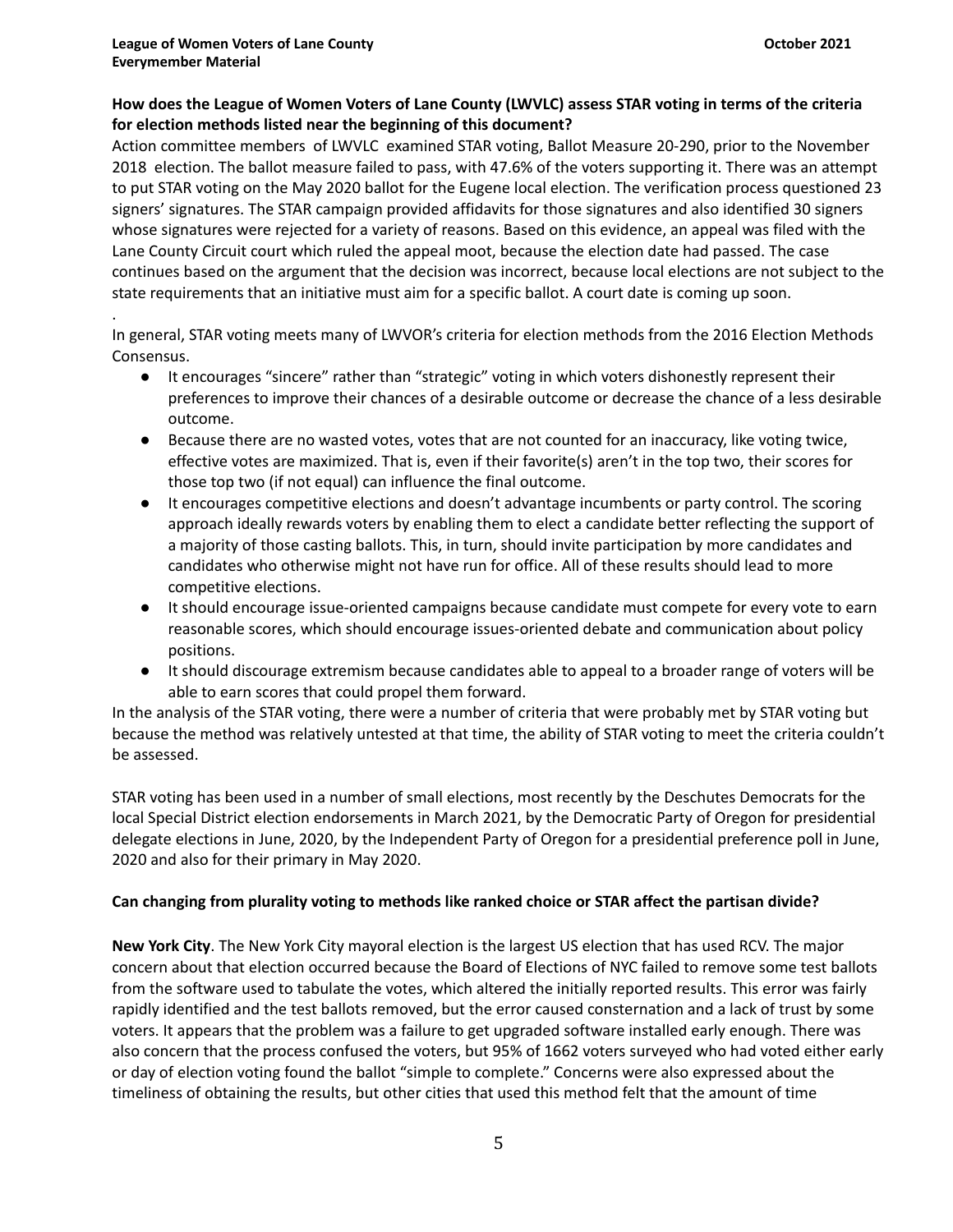#### **League of Women Voters of Lane County and County and County and County County Actober 2021 Everymember Material**

necessary to get the results was not out of line. This timeliness is of concern because delay in determining results undermines voter confidence and can lead elected officials to promote conspiracy theories and lies about the outcome of elections.

RCV also changed the way that campaigns were run. During the last few days, the campaigns of Andrew Yang and former sanitation commissioner Kathryn Garcia formed an alliance in which voters of Yang who almost certainly wouldn't win ranked Garcia second. The alliance was seen to diminish incivility in campaigning. Ranked choice was also used in the City Council Democratic primary and resulted in a more diverse slate of candidates for the general election. In the current city council, 14 of the 51 councilors are women; after the Democratic primary, 29 women are standing for election to the heavily Democratic city council. And of those women, 26 are women of color, with nearly three quarters women under 40. This means that the City Council could have a council that skews younger and more diverse than in previous years.

A close analysis of all of the races in New York City showed that in only 3 out of 63 did the ultimate winner of the contest not receive more first place votes, although they may not have received a majority on the first round. In one borough, Shekar Krishnan won the Democratic nomination although rival Yi Chen had the most first place votes with a difference of 29 votes. However since neither had a majority of votes, 7 rounds of counting were needed to get to a majority for Krishnan. He said that ranked choice was a key part of his campaign strategy, through the creation of a broad coalition that was multicultural, multi-lingual, and multi-generational. In a second race, challenger Kristen Jorden defeated incumbent Bill Perkins by 114 votes after 13 rounds of counting (and a hand-recount since the margin was so small). Analysis of the race suggested that Perkins, a vulnerable incumbent who only jumped into the race late and faced concerns about his health and cognitive ability, would have won the race in a plurality election because the vote against him would have been split among the 12 other candidates.

One argument for RCV is the removal of the spoiler. *The Washington Post* has done a nice analysis of this effect in the New York City elections. When we think of spoiled elections, we remember when Bush got 48.5% of the votes, Gore got 48.4%, and Nader got 1.64% of the votes, many of which might have gone to Gore. But the spoiler effect can be considered in terms of spoiling the system. This can be considered as one described above. But it could also be considered as a spoiled election in which a third party candidate considering running might be dissuaded from entering because he knows he can't win. This is often hard to evaluate because it is speculative. How can you decide the effect of something that didn't happen? Advocates of ranked choice say that the method encourages more candidates to enter because they won't be acting as spoilers. The Post writers looked at the 46 Democratic primary candidates for city council. In 2017, the average number of primary candidates was three; in 2021 it was 6, which could be considered as a victory for ranked choice voting.

While there appears to be a general consensus that RCV worked in New York City, there are additional concerns to be noted. A substantive concern is that RCV was used in the Democratic primary for mayor. Because NYC is a majority Democratic city, the nominee in the Democratic primary is almost assured the election. A better process would be to hold a nonpartisan election, including Republicans in addition to Democrats, as is done in San Francisco and Minneapolis. A second concern is the exhausted ballot. An exhausted or inactive ballot is one that doesn't rank one of the two candidates left after all the elimination rounds. This could mean the voter selected five other candidates or ranked fewer than five. An analysis of the mayoral primary results by Citizens Union showed that just under 15% of the voters had inactive ballots in the final tabulation. Some observers attributed this to lack of understanding the process, although, as noted earlier, a survey of voters indicated substantial understanding.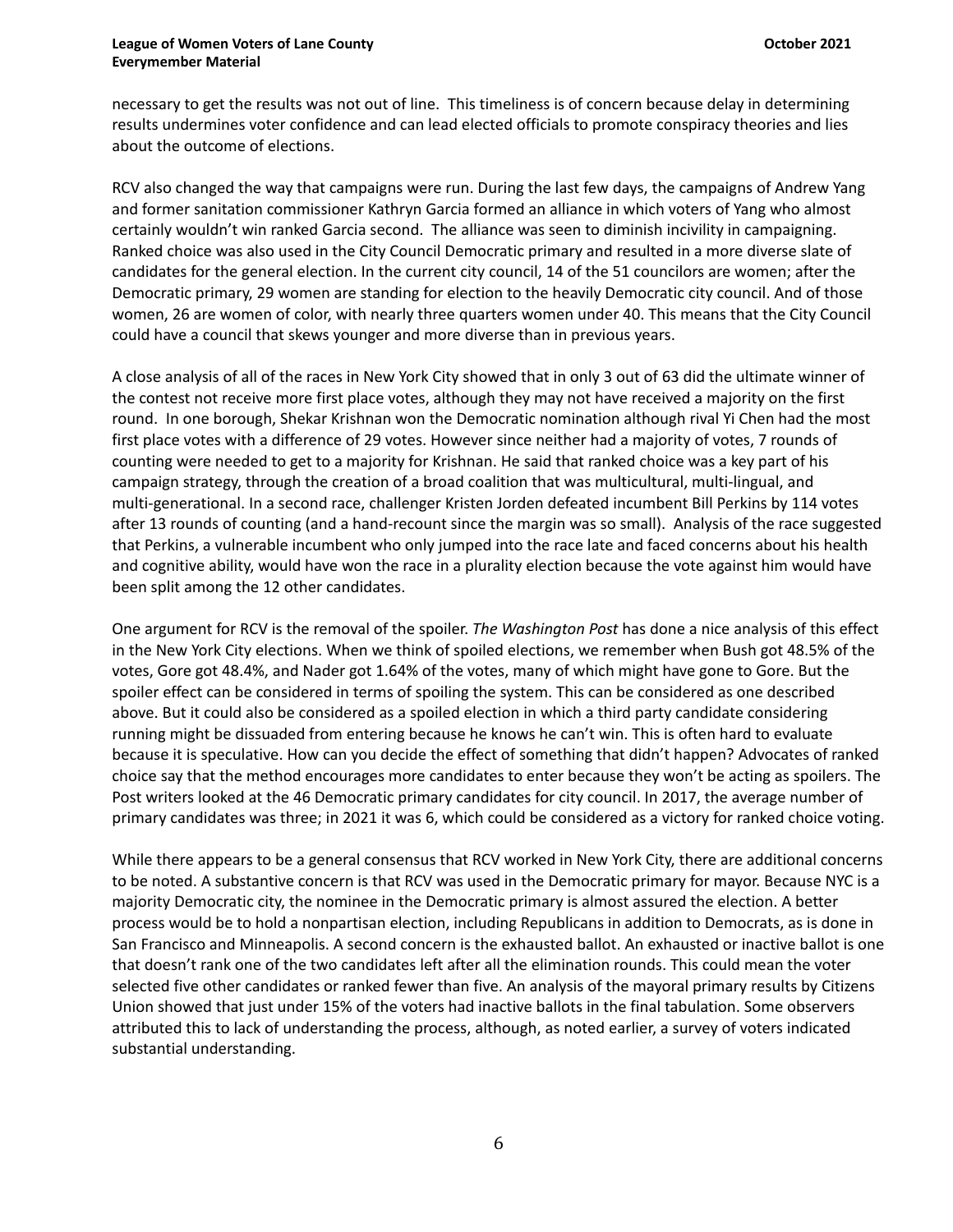**San Francisco**. Prior to 2002, San Francisco used a two-round runoff system for elections, which usually meant a second round in December to get a majority winner. This was expensive and caused voter fatigue. The adoption of RCV in 2002 saved money, but it also improved the climate of elections. As was true in San Francisco as well as other cities with ranked-choice voting, candidates spent less time attacking each other, as compared to similar cities that didn't adopt ranked-choice voting. Voters in these cities reported being more satisfied with local campaigns as a result. RCV has also increased the number of minority candidates. Scholars have concluded that more minority candidates ran because, under ranked choice, such candidates could reach out to other communities where they might not be the natural first choice and ask for second-choice votes. Women who would have been deterred by negative campaigning were more willing to run under RCV. Similar results were observed in other cities such as Minneapolis and St. Paul.

**Australia.** A comparison with RCV in Australia is illustrative because Australians have been doing this for over a hundred years and Australia is another continental‐sized federal two‐party democracy. As it was designing its democracy, it borrowed heavily from the US form of government: the idea of sharing sovereignty between the national and state governments, a bicameral legislature, including a senate to represent the interests of the states, and a written constitution. Its electoral process has some notable modifications. Voting is compulsory, they have created independent electoral management bodies, which has created a widespread view of elections as a kind of rule based game refereed by an independent umpire, and by the use of preferential choice voting. These adaptations have resulted in high levels of electoral participation, aggregative national parties combined with minor party representation, and a utilitarian preference for government to play the role of both rule maker and arbiter. One of the striking effects of preferential voting is the way the system has operated to steer the political system away from extremes and toward the political center on most political issues. "It has provided the electorate with the means to punish perceived extremism of any ideology, providing strong incentive for the major parties to keep their focus on the middle ground at all times." It has also encouraged a lot of cross-party deals between major and minor parties.

A summary from an article that outlined the experience of Australian voters for Maine citizens listed the following advantages:

- Voters like the system because they can choose a smaller party and still then give a second vote for one of the big parties, without worrying that their vote is going to be "wasted."
- Politicians appreciate being able to claim a majority mandate, particularly when in or aspiring to be in government. In some cases, this enables them to win office even in situations where they may be a compromise choice between two more polarizing opponents.
- In Australia, about one in every 11 districts is won by a candidate who gains fewer first-choice votes than their opponent, but as a compromise or "least unpopular" choice picks up sufficient preference votes so as to come through the field during the count from second (or very rarely third) place and wins the seat. But this is the exception, not the norm. In two-third of all districts, the counting of secondary votes results in the first-count leader winning, while in the remainder, the winner gains a clear majority on the first count and wins his/her seats without a second preference ever being counted.
- The system has helped maintain social harmony by delivering centrist politics. There is a focus on the middle ground in elections, and a similar convergence on many big-ticket policy issues such as health, education and defense are supported by the two main parties.

The use of RCV in federal elections in Australia and in city elections in the US has demonstrated that there are viable alternatives to plurality voting which may offer opportunities to reshape the political climate as well as to provide better representation to its citizens.

## **Discussion Questions**